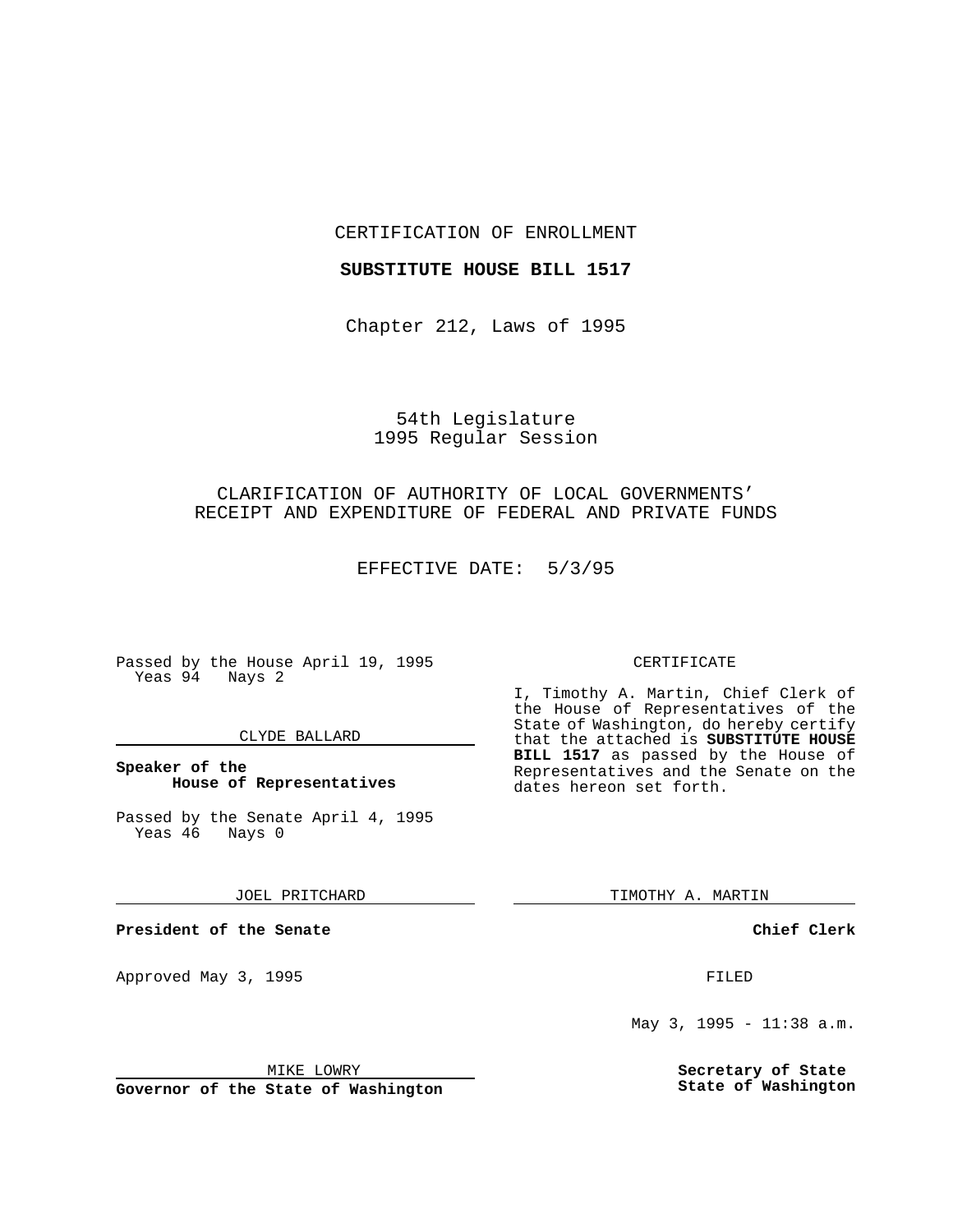# **SUBSTITUTE HOUSE BILL 1517** \_\_\_\_\_\_\_\_\_\_\_\_\_\_\_\_\_\_\_\_\_\_\_\_\_\_\_\_\_\_\_\_\_\_\_\_\_\_\_\_\_\_\_\_\_\_\_

\_\_\_\_\_\_\_\_\_\_\_\_\_\_\_\_\_\_\_\_\_\_\_\_\_\_\_\_\_\_\_\_\_\_\_\_\_\_\_\_\_\_\_\_\_\_\_

## AS AMENDED BY THE SENATE

Passed Legislature - 1995 Regular Session

### **State of Washington 54th Legislature 1995 Regular Session**

**By** House Committee on Capital Budget (originally sponsored by Representatives L. Thomas, Rust, Horn, Sommers and Ballasiotes)

Read first time 02/28/95.

 AN ACT Relating to the receipt and expenditure of federal and private funds by local governments; amending RCW 35.21.735; creating new sections; and declaring an emergency.

BE IT ENACTED BY THE LEGISLATURE OF THE STATE OF WASHINGTON:

 NEW SECTION. **Sec. 1.** The purpose of this act is to assist community and economic development by clarifying the authority of all cities, towns, counties, and public corporations to engage in federally guaranteed "conduit financings" and to specify procedures that may be used for such conduit financings. Generally, in such a conduit financing a municipality borrows funds from the federal government or from private sources with the help of federal guarantees, without pledging the credit or tax revenues of the municipality, and then lends the proceeds for private projects that both fulfill public purposes, such as community and economic development, and provide the revenues to retire the municipal borrowings. Such conduit financings include issuance by municipalities of federally guaranteed notes under section 108 of the housing and community development act of 1974, as amended, to finance projects eligible under federal community development block grant regulations.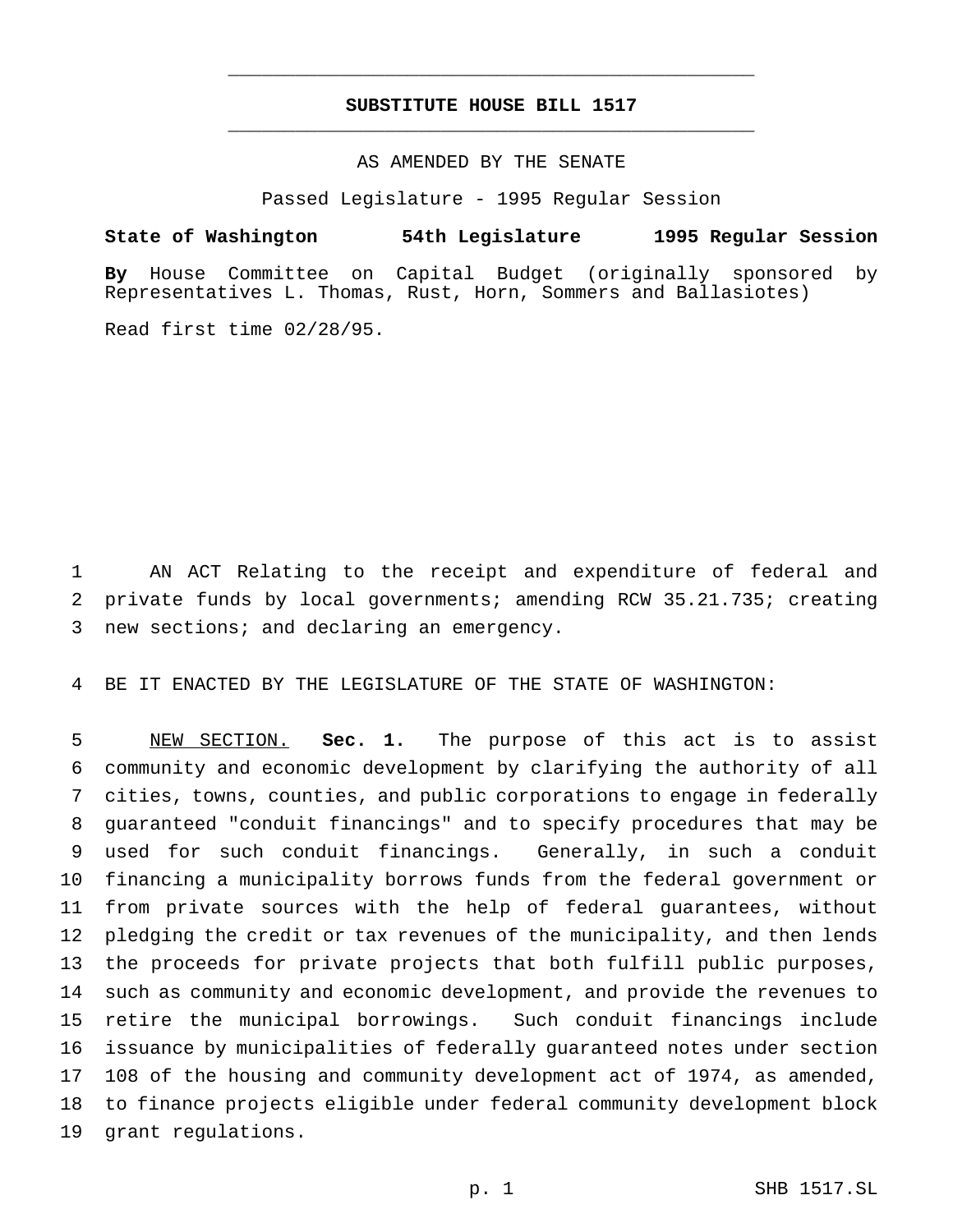1 **Sec. 2.** RCW 35.21.735 and 1985 c 332 s 3 are each amended to read 2 as follows:

3 (1) The legislature hereby declares that carrying out the purposes of federal grants or programs is both a public purpose and an 5 appropriate function for ((such)) a city, town, county, or public corporation. The provisions of RCW 35.21.730 through 35.21.755 and RCW 35.21.660 and 35.21.670 and the enabling authority herein conferred to implement these provisions shall be construed to accomplish the purposes of RCW 35.21.730 through 35.21.755.

10  $(2)$  All cities, towns  $((and))_{\text{L}}$  counties, and public corporations 11 shall have the power and authority to enter into agreements with the 12 United States or any agency or department thereof, or any agency of the 13 state government or its political subdivisions, and pursuant to such 14 agreements may receive and expend, or cause to be received and expended 15 by a custodian or trustee, federal or private funds for any lawful 16 public purpose. Pursuant to any such agreement, a city, town, county, 17 or public corporation may issue bonds, notes, or other evidences of 18 indebtedness that are guaranteed or otherwise secured by funds or other 19 instruments provided by or through the federal government or by the 20 federal government or an agency or instrumentality thereof under 21 section 108 of the housing and community development act of 1974 (42 22 U.S.C. Sec. 5308), as amended, or its successor, and may agree to repay 23 and reimburse for any liability thereon any quarantor of any such 24 bonds, notes, or other evidences of indebtedness issued by such 25 jurisdiction or public corporation, or issued by any other public 26 entity. For purposes of this subsection federal housing mortgage 27 insurance shall not constitute a federal guarantee or security.

28 (3) A city, town, county, or public corporation may pledge, as 29 security for any such bonds, notes, or other evidences of indebtedness 30 or for its obligations to repay or reimburse any guarantor thereof, its 31 right, title, and interest in and to any or all of the following: (a) 32 Any federal grants or payments received or that may be received in the 33 future; (b) any of the following that may be obtained directly or 34 indirectly from the use of any federal or private funds received as 35 authorized in this section: (i) Property and interests therein, and 36 (ii) revenues; (c) any payments received or owing from any person 37 resulting from the lending of any federal or private funds received as 38 authorized in this section; (d) any proceeds under (a), (b), or (c) of 39 this subsection and any securities or investments in which (a), (b), or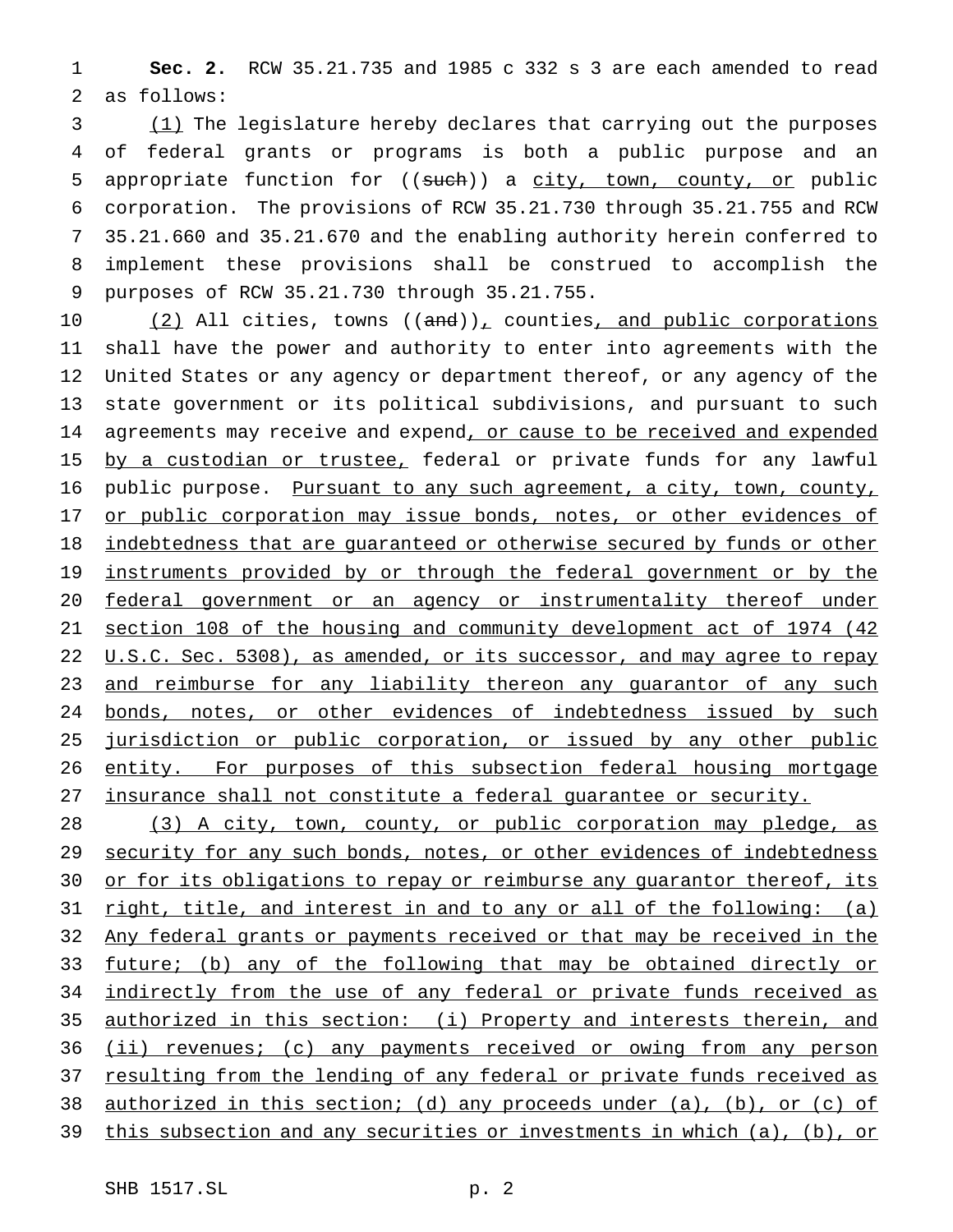(c) of this subsection or proceeds thereof may be invested; (e) any 2 interest or other earnings on (a), (b), (c), or (d) of this subsection. (4) A city, town, county, or public corporation may establish one 4 or more special funds relating to any or all of the sources listed in subsection (3)(a) through (e) of this section and pay or cause to be paid from such fund the principal, interest, premium if any, and other amounts payable on any bonds, notes, or other evidences of indebtedness 8 authorized under this section, and pay or cause to be paid any amounts owing on any obligations for repayment or reimbursement of guarantors 10 of any such bonds, notes, or other evidences of indebtedness. A city, town, county, or public corporation may contract with a financial institution either to act as trustee or custodian to receive, administer, and expend any federal or private funds, or to collect, 14 administer, and make payments from any special fund as authorized under 15 this section, or both, and to perform other duties and functions in connection with the transactions authorized under this section. If the 17 bonds, notes, or other evidences of indebtedness and related agreements comply with subsection (6) of this section, then any such funds held by 19 any such trustee or custodian, or by a public corporation, shall not constitute public moneys or funds of any city, town, or county and at 21 all times shall be kept segregated and set apart from other funds.

 (5) For purposes of this section, "lawful public purpose" includes, without limitation, any use of funds, including loans thereof to public 24 or private parties, authorized by the agreements with the United States 25 or any department or agency thereof under which federal or private funds are obtained, or authorized under the federal laws and 27 regulations pertinent to such agreements.

 (6) If any such federal or private funds are loaned or granted to 29 any private party or used to guarantee any obligations of any private party, then any bonds, notes, other evidences of indebtedness issued or entered into for the purpose of receiving or causing the receipt of such federal or private funds, and any agreements to repay or reimburse guarantors, shall not be obligations of any city, town, or county and shall be payable only from a special fund as authorized in this section 35 or from any of the security pledged pursuant to the authority of this section, or both. Any bonds, notes, or other evidences of indebtedness to which this subsection applies shall contain a recital to the effect that they are not obligations of the city, town, or county or the state of Washington and that neither the faith and credit nor the taxing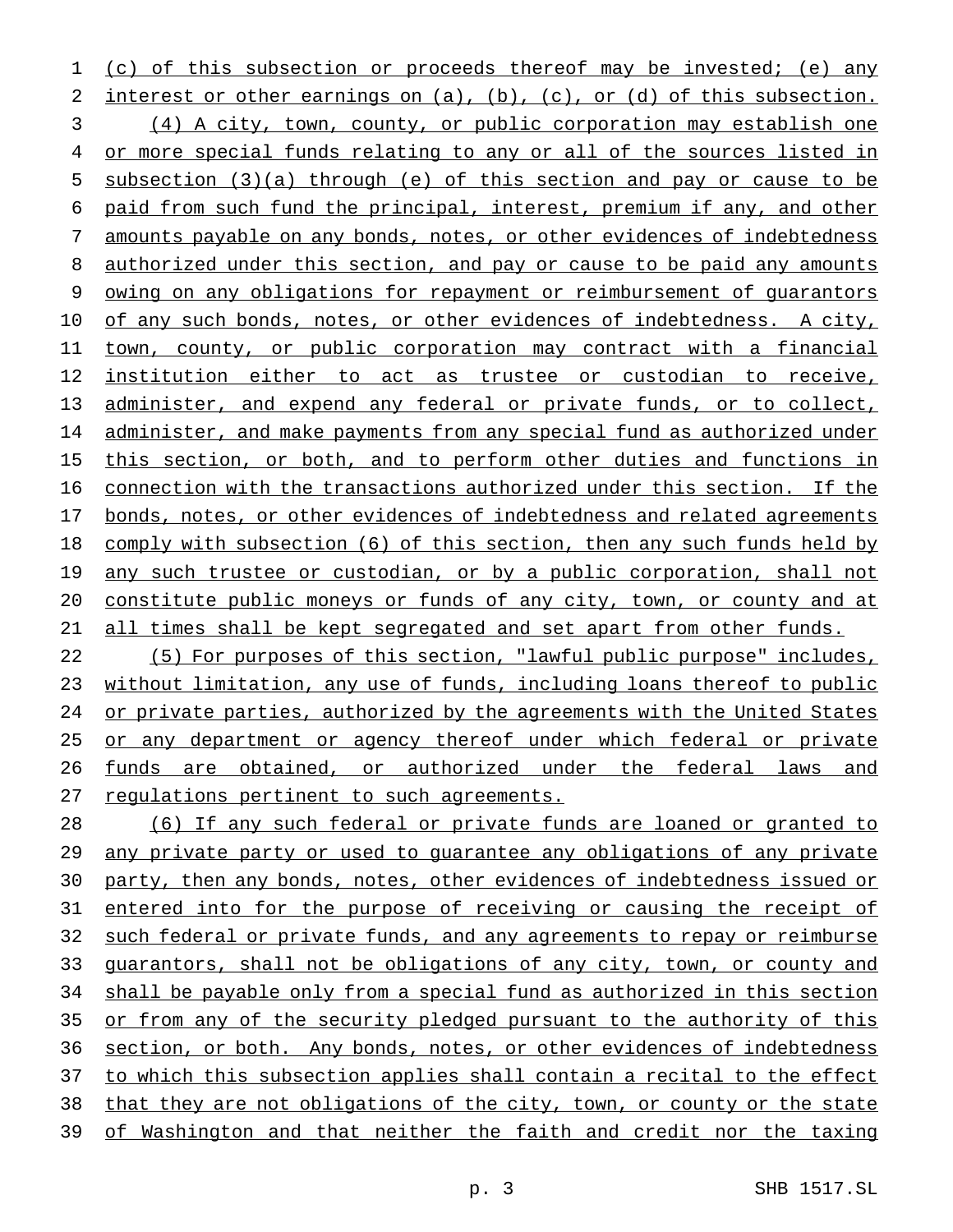power of the state or any municipal corporation or subdivision of the state or any agency of any of the foregoing, is pledged to the payment 3 of principal, interest, or premium, if any, thereon. Any bonds, notes, 4 other evidences of indebtedness, or other obligations to which this subsection applies shall not be included in any computation for purposes of limitations on indebtedness. To the extent expressly agreed in writing by a city, town, county, or public corporation, this 8 subsection shall not apply to bonds, notes, or other evidences of indebtedness issued for, or obligations incurred for, the necessary 10 support of the poor and infirm by that city, town, county, or public corporation.

12 (7) Any bonds, notes, or other evidences of indebtedness issued by, 13 or reimbursement obligations incurred by, a city, town, county, or 14 public corporation consistent with the provisions of this section but 15 prior to the effective date of this section, and any loans or pledges 16 made by a city, town, or county in connection therewith substantially consistent with the provisions of this section but prior to the effective date of this section, are deemed authorized and shall not be 19 held void, voidable, or invalid due to any lack of authority under the laws of this state.

 NEW SECTION. **Sec. 3.** If any provision of this act or its application to any person or circumstance is held invalid, the remainder of the act or the application of the provision to other persons or circumstances is not affected.

 NEW SECTION. **Sec. 4.** The authority granted by this act is additional and supplemental to any other authority of any city, town, county, or public corporation. Nothing in this act may be construed to imply that any of the power or authority granted hereby was not available to any city, town, county, or public corporation under prior law. Any previous actions consistent with the provisions of this act are ratified and confirmed.

 NEW SECTION. **Sec. 5.** This act is necessary for the immediate preservation of the public peace, health, or safety, or support of the state government and its existing public institutions, and shall take effect immediately.